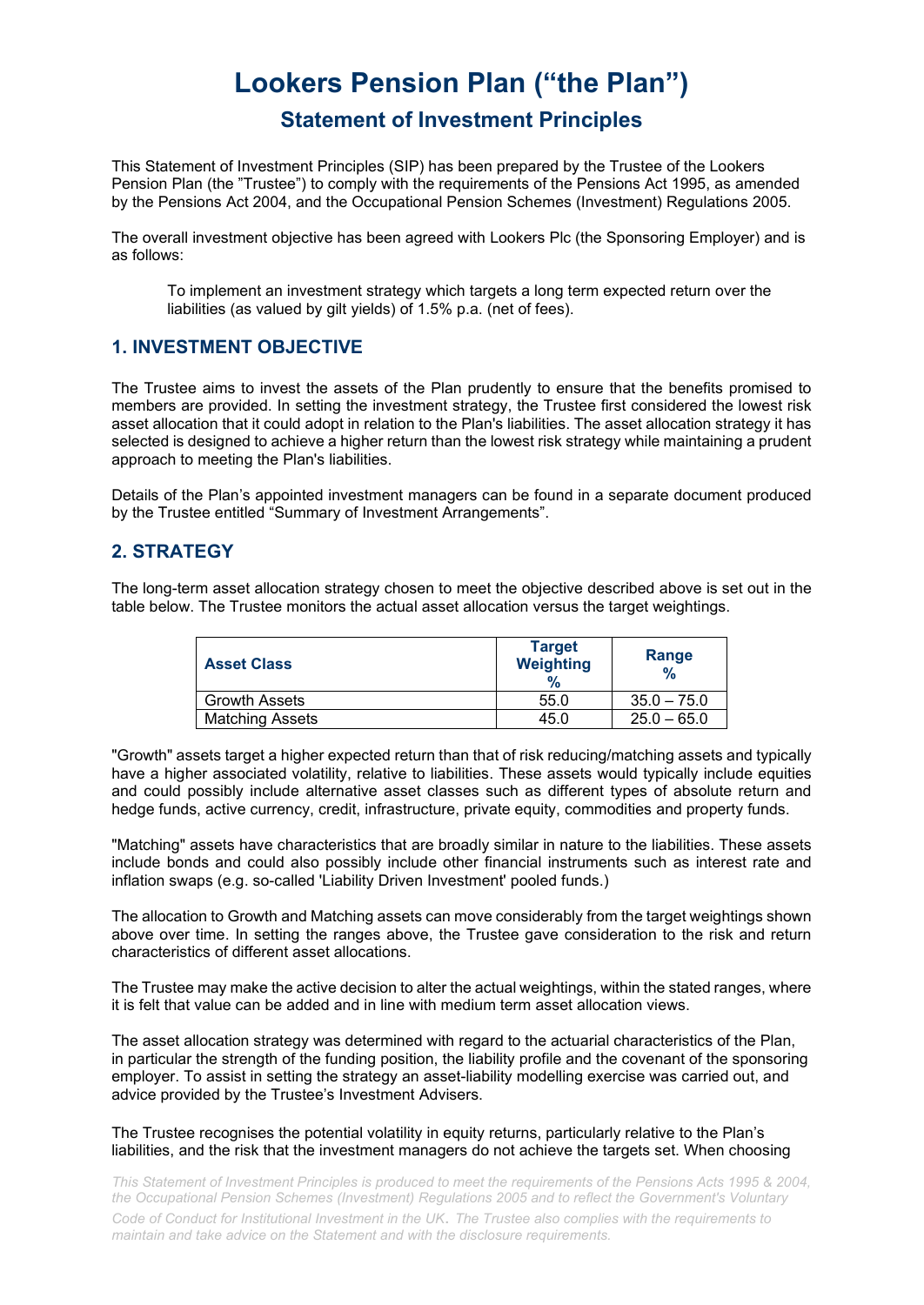the Plan's asset allocation strategy, the Trustee considered advice from its investment advisers and, in doing so, addressed the following:

- The need to consider a full range of asset classes including alternative assets such as private investments, property and hedge funds.
- The risks and rewards of a range of alternative asset allocation strategies.
- The suitability of each asset class.
- The need for appropriate diversification.

## **3. RISK**

The Trustee recognises that the key risk to the Plan is that it has insufficient assets to make provisions for 100% of its liabilities ("funding risk"). The Trustee has identified a number of risks which have the potential to cause a deterioration in the Plan's funding level and therefore contribute to funding risk. These are as follows:

- Mismatching Risk: The risk of a significant difference in the sensitivity of asset and liability values to changes in financial and demographic factors. For example, changes in the values of both the assets and liabilities as a result of movements in inflation and interest rates. The Trustee and its advisers considered this mismatching risk when setting the investment strategy.
- Cash-flow Risk: The risk of a shortfall of liquid assets relative to the Plan's immediate liabilities. The Trustee and its advisers will manage the Plan's cash-flows taking into account the timing of future payments in order to minimise the probability that this occurs.
- Manager Risk: The failure by the investment managers to achieve the rate of investment return assumed by the Trustee. This risk is considered by the Trustee and its advisers both upon the initial appointment of the investment managers and on an ongoing basis thereafter.
- Risk of Lack of Diversification: The failure to spread investment risk. The Trustee and its advisers considered this risk when setting the Plan's investment strategy.
- Covenant Risk: The possibility of failure of the Plan's sponsoring employers. The Trustee and its advisers considered this risk when setting investment strategy and consulted with the Sponsoring Employer as to their agreement to the suitability of the proposed strategy.
- Operational Risk: The risk of fraud, poor advice or acts of negligence. The Trustee has sought to minimise such risk by ensuring that all advisers and third-party service providers are suitably qualified and experienced and that suitable liability and compensation clauses are included in all contracts for professional services received.

Due to the complex and inter-related nature of these risks, the Trustee considers the majority of these risks in a qualitative rather than quantitative manner as part of each formal investment strategy review (normally triennially). Some of these risks may also be modelled explicitly during the course of such reviews.

Having set an investment objective which relates directly to the Plan's liabilities and implemented it using a range of investment managers, the Trustee's policy is to monitor, where possible, these risks periodically. The Trustee receives periodic information relating to:

- Actual funding level versus the Plan specific funding objective.
- Performance of individual investment managers versus their respective targets.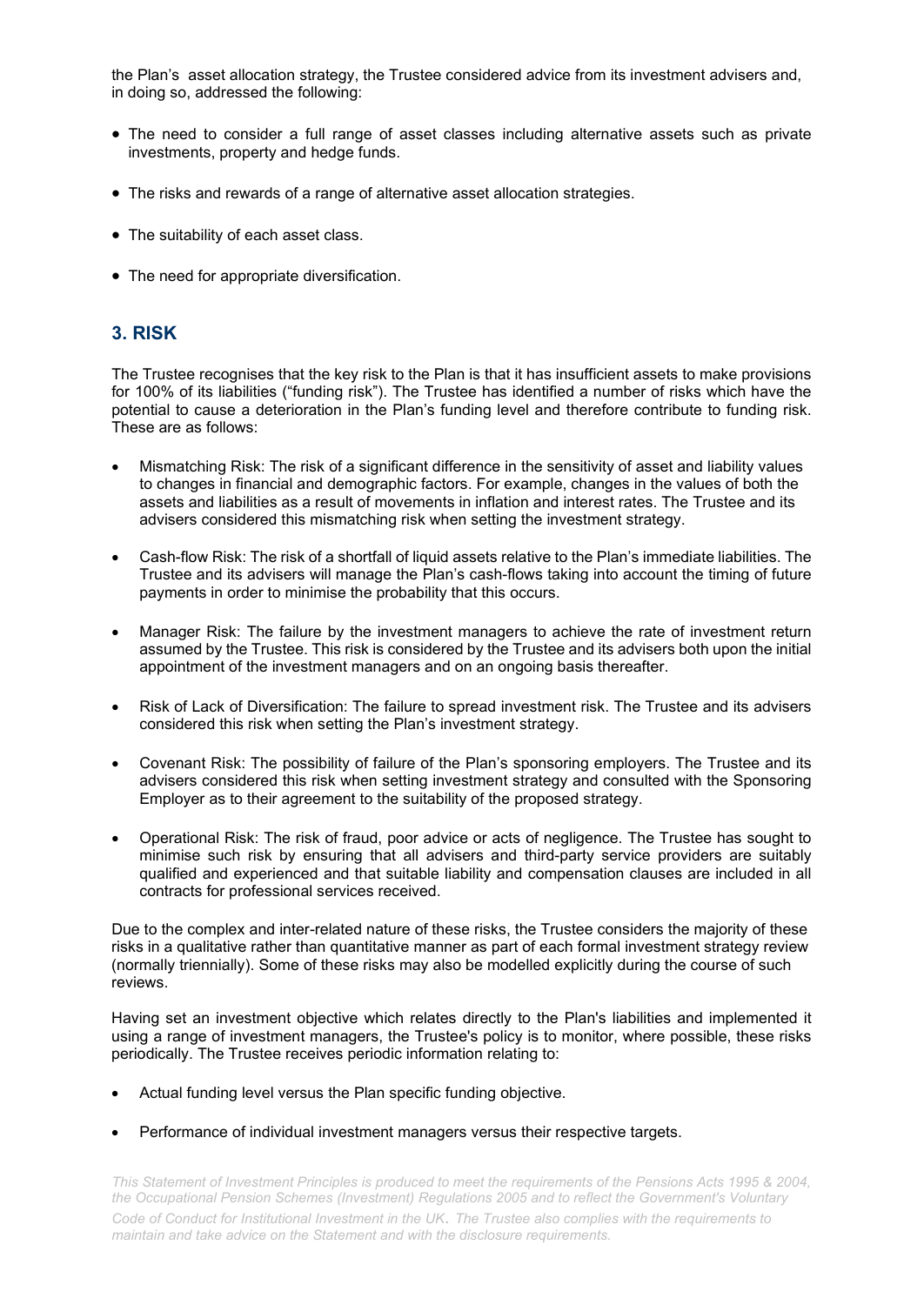• Any significant issues with the investment managers that may impact their ability to meet the performance targets set by the Trustee.

## **4. IMPLEMENTATION**

Aon Solutions UK Limited ("Aon") has been selected as investment adviser to the Trustee. They operate under an agreement to provide a service which ensures the Trustee is fully briefed to take decisions and to monitor those which they delegate. Aon is paid primarily on a fixed fee basis with certain tasks carried out on a time cost basis. This structure has been chosen to ensure that cost-effective, independent advice is received.

The Trustee has delegated all day-to-day decisions about the investments that fall within each mandate, including the realisation of investments, to a range of carefully selected and monitored investment managers through written contracts. When choosing investments, the Trustee and the investment managers (to the extent delegated) are required to have regard to the criteria for investment set out in the Occupational Pension Schemes (Investment) Regulations 2005 (regulation 4).

#### **5. GOVERNANCE**

The Trustee is responsible for the investment of the Plan's assets. The Trustee takes some decisions itself and delegates others. When deciding which decisions to take itself and which to delegate, the Trustee has taken into account whether it has the appropriate training and expert advice in order to take an informed decision. The Trustee has established the following decision-making structure:

#### **Trustee**

- Set structures and processes for carrying out their role.
- Monitor investment performance versus objective.
- Select and monitor planned asset allocation strategy.
- Select and review direct investments (see below).
- Monitor direct investments.
- Monitor investment advisers and investment managers.
- Make ongoing decisions relevant to the operational principles of the Plan's investment strategy.

#### **Investment Advisers** • Advise on all aspects of the investment of the Plan assets, including implementation. • Advise on this statement. • Provide any required training. **Investment Managers** • Operate within the terms of this statement and their written contracts. • Select individual investments with regard to their suitability and diversification. • Advise the Trustee on the suitability of the indices in their benchmarks.

# **6. RESPONSIBLE INVESTMENT**

In setting the Plan's investment strategy, the Trustee's primary concern is to act in the best financial interests of the Plan and its beneficiaries, seeking the best return that is consistent with a prudent and appropriate level of risk. This includes the risk that environmental, social and governance factors, including climate change, negatively impact the value of investments held if not understood and evaluated properly. The Trustee considers this risk by taking advice from their investment adviser when setting the Plan's asset allocation, when selecting managers and when monitoring their performance.

#### **Stewardship – Voting and Engagement**

The Trustee recognises the importance of their role as a steward of capital and the need to ensure the highest standards of governance and promotion of corporate responsibility in the underlying companies and assets in which the Plan invests, as this ultimately this creates long-term financial value for the Plan and its beneficiaries.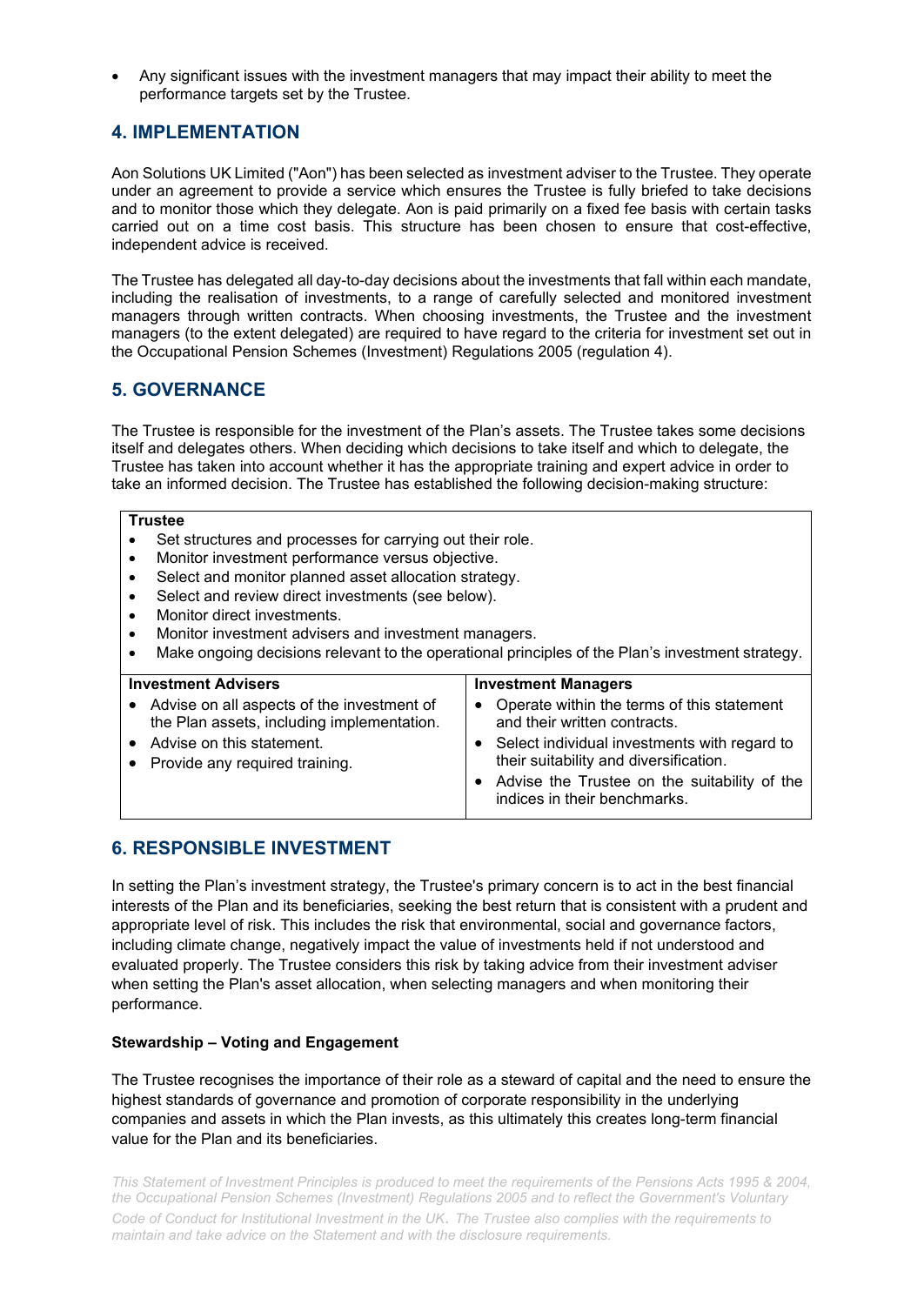The Trustee regularly reviews the continuing suitability of the Plan's appointed investment managers and takes advice from their investment consultant with regard to any changes. This advice includes consideration of broader stewardship matters and the exercise of voting rights by the appointed investment managers. If an incumbent investment manager is found to be falling short of the standards the Trustee has set out in its policy, the Trustee will undertake to engage with the investment manager and seek a more sustainable position but may look to replace the investment manager.

The Trustee reviews the stewardship activities of their investment managers on a regular, usually annual basis, covering both engagement and voting actions. The Trustee will review the alignment of the Trustee's policies to those of the Plan's investment managers and ensure their investment managers, or other third parties, use their influence as major institutional investors to carry out the Trustee's rights and duties as a responsible shareholder and asset owner. This will include voting, along with – where relevant and appropriate – engaging with underlying investee companies and assets to promote good corporate governance, accountability, and positive change.

The Trustee's investment consultant will engage with their investment managers as necessary for more information, to ensure that robust active ownership behaviours, reflective of the Trustee's active ownership policies, are being actioned.

The transparency for voting should include voting actions and rationale with relevance to the Plan, in particular, where: votes were cast against management; votes against management generally were significant; votes were abstained; and voting differed from the voting policy of either the Trustee or the investment manager.

From time to time, the Trustee will consider the methods by which, and the circumstances under which, they would monitor and engage with an issuer of debt or equity, an investment manager or another holder of debt or equity, and other stakeholders. The Trustee may engage on matters concerning an issuer of debt or equity, including their performance, strategy, risks, social and environmental impact and corporate governance, the capital structure, and management of actual or potential conflicts of interest.

#### **Members' Views and Non-Financial Factors**

In setting and implementing the Plan's investment strategy the Trustee does not explicitly take into account the views of Plan members and beneficiaries in relation to ethical considerations, social and environmental impact, or present and future quality of life matters (defined as "non-financial factors").

# **7. COST MONITORING**

#### **Cost Monitoring**

The Trustee is aware of the importance of monitoring their investment managers' total costs and the impact these costs can have on the overall value of the Plan's assets. The Trustee recognises that in addition to annual management charges, there are a number of other costs incurred by their investment managers that can increase the overall cost incurred by their investments.

The Trustee collects annual cost transparency reports covering all of their investments and ask that the investment managers provide this data in line with the appropriate Cost Transparency Initiative ("CTI") template for each asset class. This allows the Trustee to understand exactly what it is paying its investment managers.

When appointing new investment managers, the Trustee will require full cost transparency to be offered via the CTI templates to manage assets of the Plan. This will be reviewed before the appointment of any new investment managers.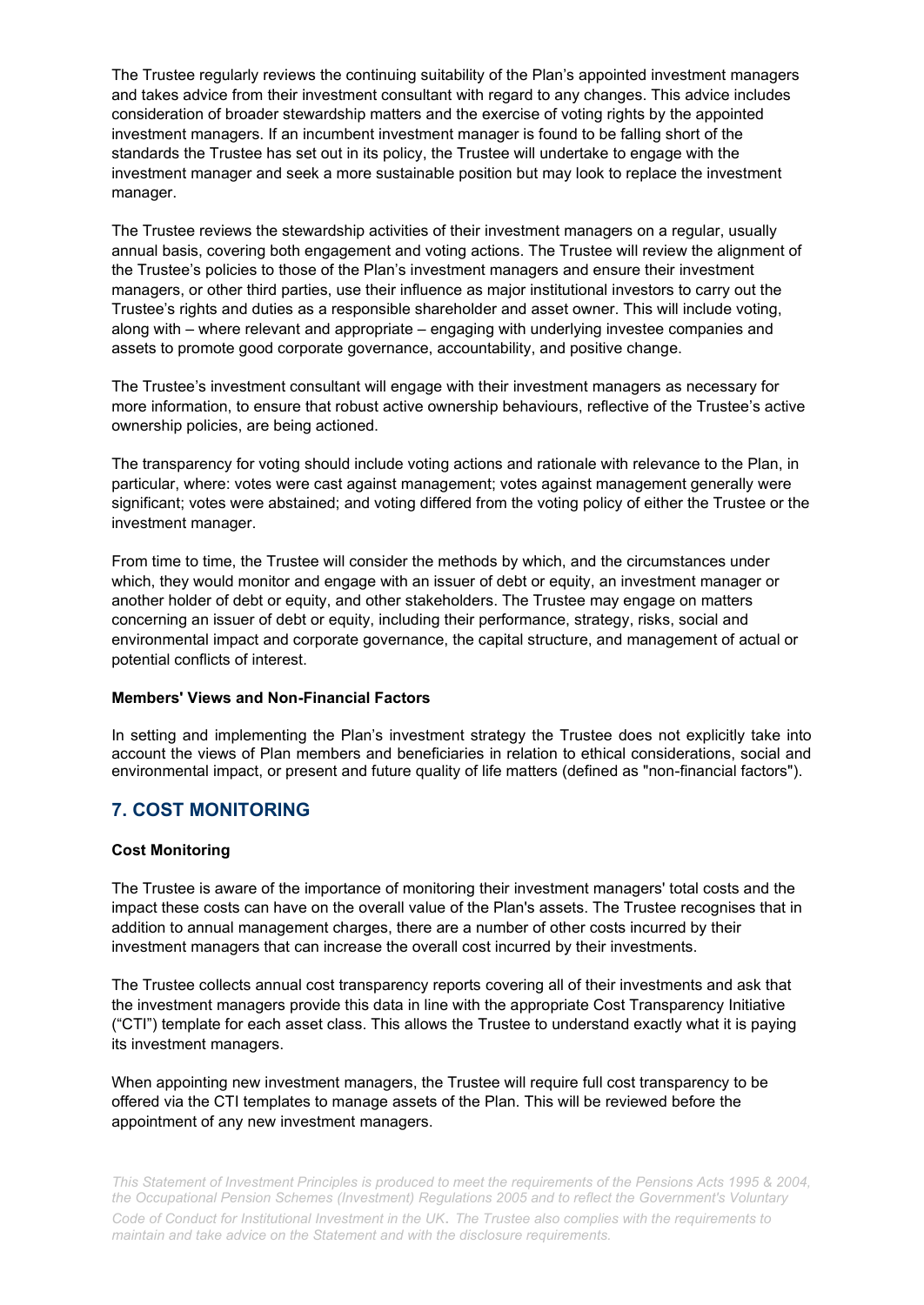#### **Portfolio Turnover Costs**

The Trustee is aware of the portfolio turnover costs (portfolio turnover costs are defined as the costs incurred as a result of the buying, selling, lending or borrowing of investments) associated to the Plan's underlying investments through the information provided by its investment managers. The portfolio turnover is monitored annually with the assistance of the Plan's investment adviser.

The Trustee accepts that transaction costs will be incurred to drive investment returns and that the level of these costs varies across asset classes and by investment manager style within an asset class. In both cases, transaction costs are acceptable as long as they are consistent with the asset class characteristics, investment manager's style and historic trends. The Trustees do not define a targeted portfolio turnover range, but where the Trustees' monitoring identifies a lack of consistency the mandate will be reviewed.

#### **Evaluation of Investment Managers' performance and remuneration**

The Trustee assesses the performance of its investment managers on a quarterly basis and the remuneration of its investment managers on an annual basis via collecting cost data in line with the CTI templates.

The Trustee also review the remuneration of the Plan's investment managers on at least a triennial basis to ensure that these costs are reasonable in the context of the kind and balance of investments held.

# **8. ARRANGEMENTS WITH INVESTMENT MANAGERS**

The Trustee regularly monitors the Plan's investments to consider the extent to which the investment strategy and decisions of the investment managers are aligned with the Trustee's policies. This includes monitoring the extent to which investment managers:

- make decisions based on assessments about medium- to long-term financial and nonfinancial performance of an issuer of debt or equity; and
- engage with issuers of debt or equity in order to improve their performance in the medium- to long-term.

The Trustee is supported in this monitoring activity by their investment consultant.

The Trustee receives at least quarterly reports and verbal updates from their investment consultant on various items including the investment strategy, performance, and longer-term positioning of the portfolio. The Trustee focuses on longer-term performance when considering the ongoing suitability of the investment strategy in relation to the Plan objectives, and assesses the asset managers over multiple periods, including longer-term 3-year periods.

The Trustee also receives annual stewardship reports on the monitoring and engagement activities carried out by their investment managers, which supports the Trustee in determining the extent to which the Plan's engagement policy has been followed throughout the year.

The Trustee shares the policies, as set out in this SIP, with the Plan's investment managers, and requests that the investment managers review and confirm whether their approach is in alignment with those of the Trustee. Where investment managers are considered to make decisions that are not in line with the Trustee's policies, expectations, or the other considerations set out above, the Trustee will typically first engage with the manager but could ultimately replace the investment manager where this is deemed necessary.

Before appointment of a new investment manager, the Trustee reviews the governing documentation associated with the investment and will consider the extent to which it aligns with the Trustee's policies. Where possible, the Trustee will seek to amend that documentation so that there is more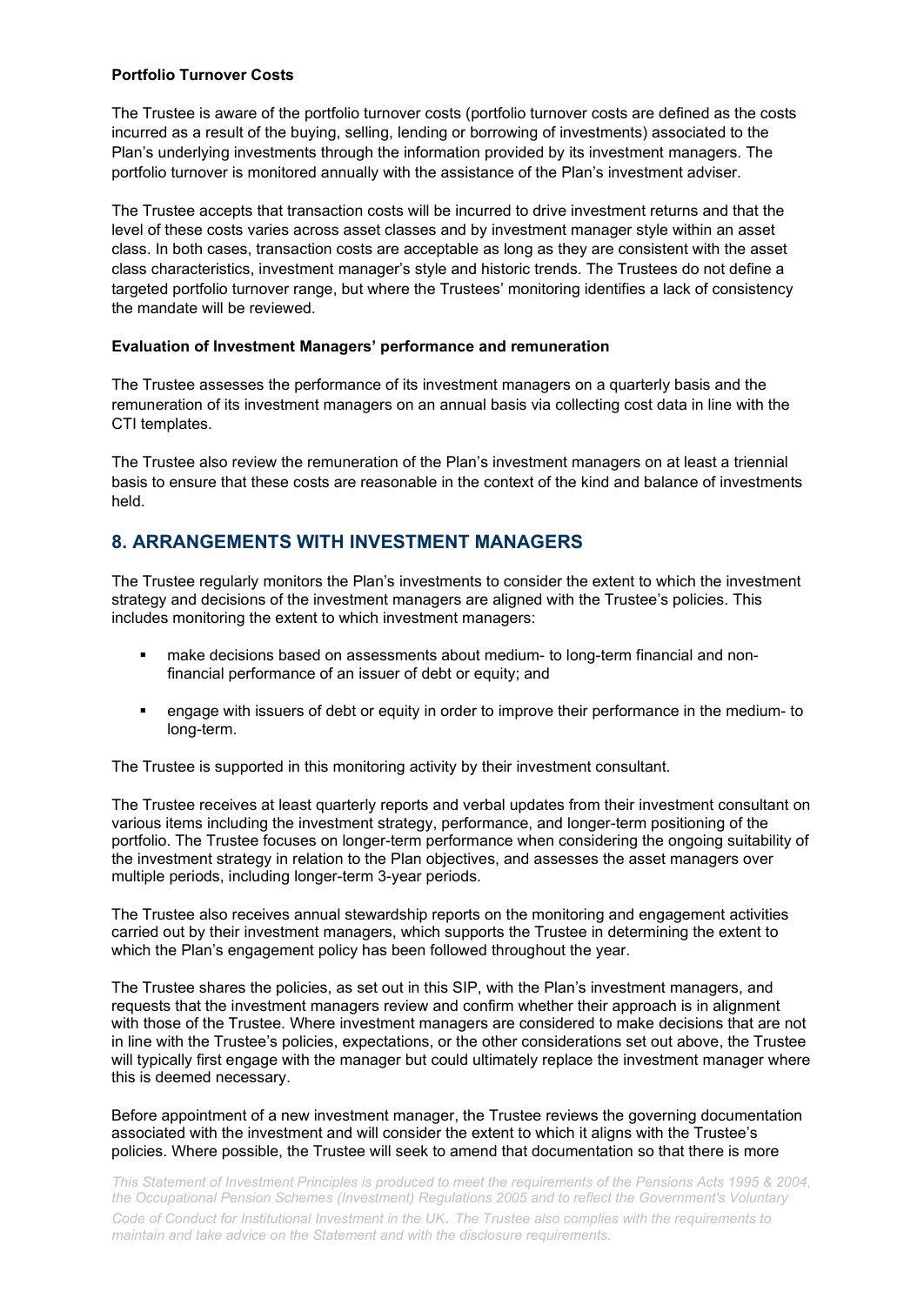alignment. Where it is not possible to make changes to the governing documentation, for example if the Plan invests in a collective vehicle, then the Trustee will express their expectations to the investment managers in by other means (such as through a side letter, in writing, or verbally at Trustee meetings).

The Trustee believes that having appropriate governing documentation, setting clear expectations to the investment managers by other means (where necessary), and regular monitoring of investment managers' performance and investment strategy, is in most cases sufficient to incentivise the investment managers to make decisions that align with the Trustee's policies and are based on assessments of medium-and long-term financial and non-financial performance.

Where investment managers are considered to make decisions that are not in line with the Trustee's policies, expectations, or the other considerations set out above, the Trustee will typically first engage with the investment manager but could ultimately replace the investment manager where this is deemed necessary.

There is typically no set duration for arrangements with investment managers, although the continued appointment for all investment managers will be reviewed periodically, and at least every three years. For certain closed ended vehicles, the duration may be defined by the nature of the underlying investments.

The Trustee believes it has a duty as an institutional investor to invest in a responsible manner and where appropriate will query its investment managers on the rationale for holding positions in companies who contribute significant negative externalities to society, regardless of whether the action may be financially material.

The Trustee does not regularly monitor investment managers against non-financial criteria of the investments made on their behalf.

The Pensions Act 1995 distinguishes between investments where the management is delegated to an investment manager under a written contract, and those where a product is purchased directly e.g. the purchase of an insurance policy or units in a pooled vehicle. The latter are known as **direct investments.**

The Trustee's policy is to review their direct investments and to obtain written advice about them at regular intervals. These include vehicles available for Additional Voluntary Contributions ("AVCs") for members who have elected to pay AVCs to secure additional benefits on a money purchase basis. These assets are invested separately from the main fund by way of an insurance policy with Prudential.

When deciding whether or not to make any new direct investments, the Trustee will obtain written advice and consider whether future decisions about those investments should be delegated to the investment managers.

The written advice will consider the issues set out in the Occupational Pension Schemes (Investment) Regulations 2005 and the principles contained in this statement. The regulations require all investments to be considered by the Trustee (or, to the extent delegated, by the investment managers) against the following criteria:

- The best interests of the members and beneficiaries.
- Security.
- Quality.
- Liquidity.
- Profitability.

#### • Nature and duration of liabilities.